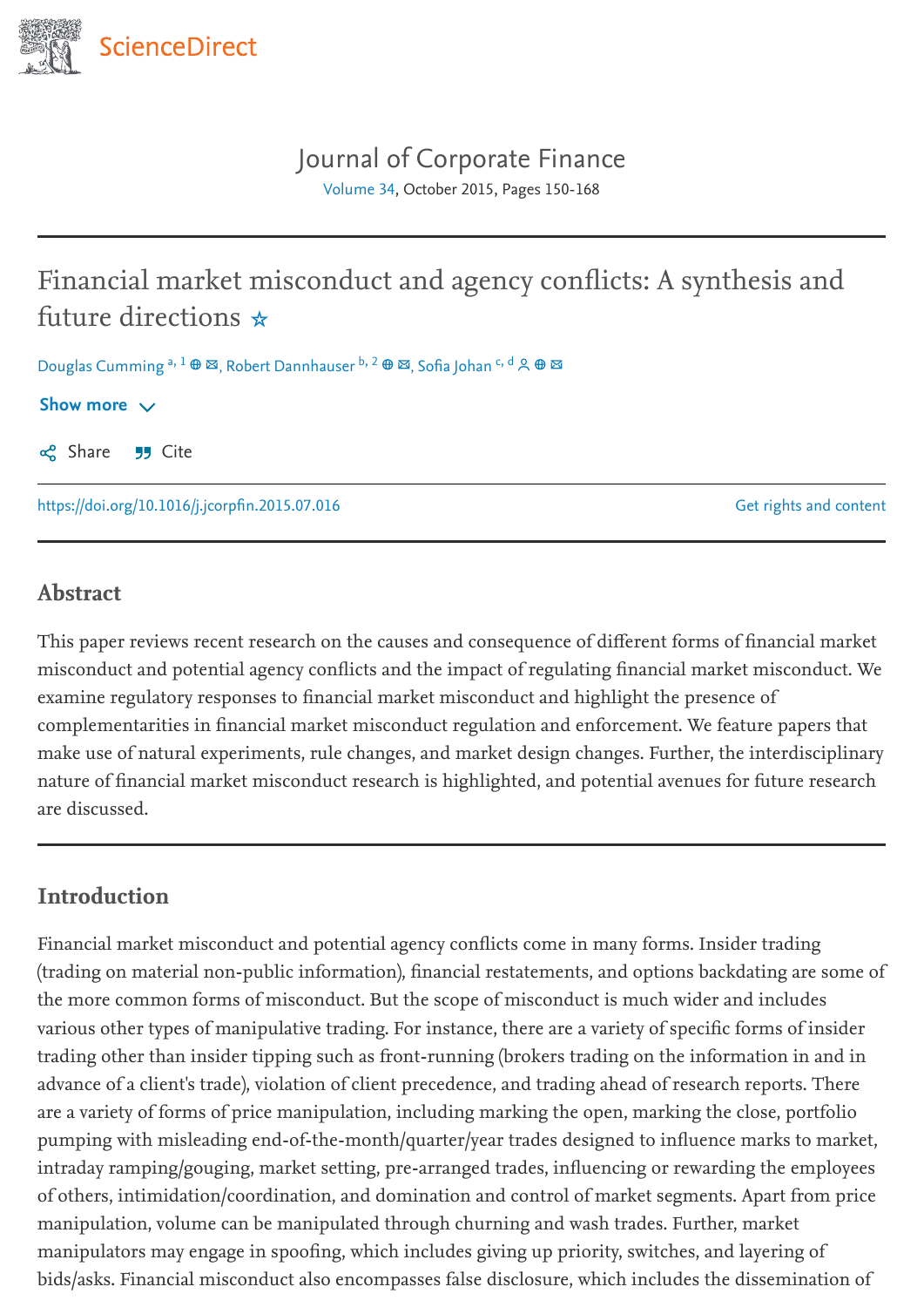false and misleading information, and parking/warehousing (hiding the true ownership of securities). Other types of misconduct include broker–agency relationships such as improper trade through, improper execution, improper member use of exchange name, improper sales materials and telemarketing, and improper dealing with customers. Financial misconduct further includes numerous classes of agency problems, including, for example, conflicts of interest among investment banks in taking firms public, and more broadly, a variety of conflicts between equity holders and bond holders. Lawsuits may mitigate the effect of some of these conflicts, but at other times, they may exacerbate some of these conflicts.

Financial market misconduct is not merely an interesting scholarly area of study, but also one with meaningful practical industry and public policy implications. Dyck et al., 2010, Dyck et al., 2014 and Karpoff et al. (2008a) show that fraud costs firms 20–38% of a firm's value, which aggregates to hundreds of billions in lost value per year in the US. Dyck et al., 2010, Dyck et al., 2014 expect up to 14% of firms engage in fraud. Cumming and Johan, 2013a, Cumming and Johan, 2013b report SEC investigations among 2–5% of listed companies per year in the US. A broad cross-section of investment practitioners surveyed by CFA Institute (2014) cite market fraud, the integrity of financial reporting, and mis-selling as significant ethical issues facing global markets. Financial market misconduct is therefore widely recognized as being both common and costly, and hence is an important scholarly area of research in corporate governance and corporate finance, as well as microstructure, law and finance, and a number of related interdisciplinary fields.

The purposes of this paper are to review recent research on the causes and consequence of different forms of financial market misconduct, the impact of regulating financial market misconduct, and to suggest future directions of research. The review highlights the importance of papers that make use of natural experiments, rule changes, and market design changes to study the causes and consequences of financial market misconduct. Some insights drawn from the review include evidence that there are complementarities in different forms of manipulation, and evidence that there are complementarities in the regulation of different forms of manipulation. Further, the interdisciplinary nature of financial market misconduct research is highlighted herein, and we discuss how the array of interdisciplinary angles offers many interesting avenues for future financial market misconduct scholars.

This paper proceeds as follows. Section 2 describes research on the presence and determinants of financial market misconduct. The consequences of financial market misconduct are reviewed in Section 3. Section 4 presents research on the regulation of financial market misconduct. Section 5 discusses interdisciplinary approaches to financial market misconduct work and offers suggestions for future research. Concluding remarks follow in Section 6.

# Section snippets

# The presence of market misconduct

What constitutes financial market misconduct? Insider trading, accounting fraud, and dissemination of false information are commonly understood forms of misconduct. But there are many other types of misconduct that compromise the integrity of markets and that are formally banned in many countries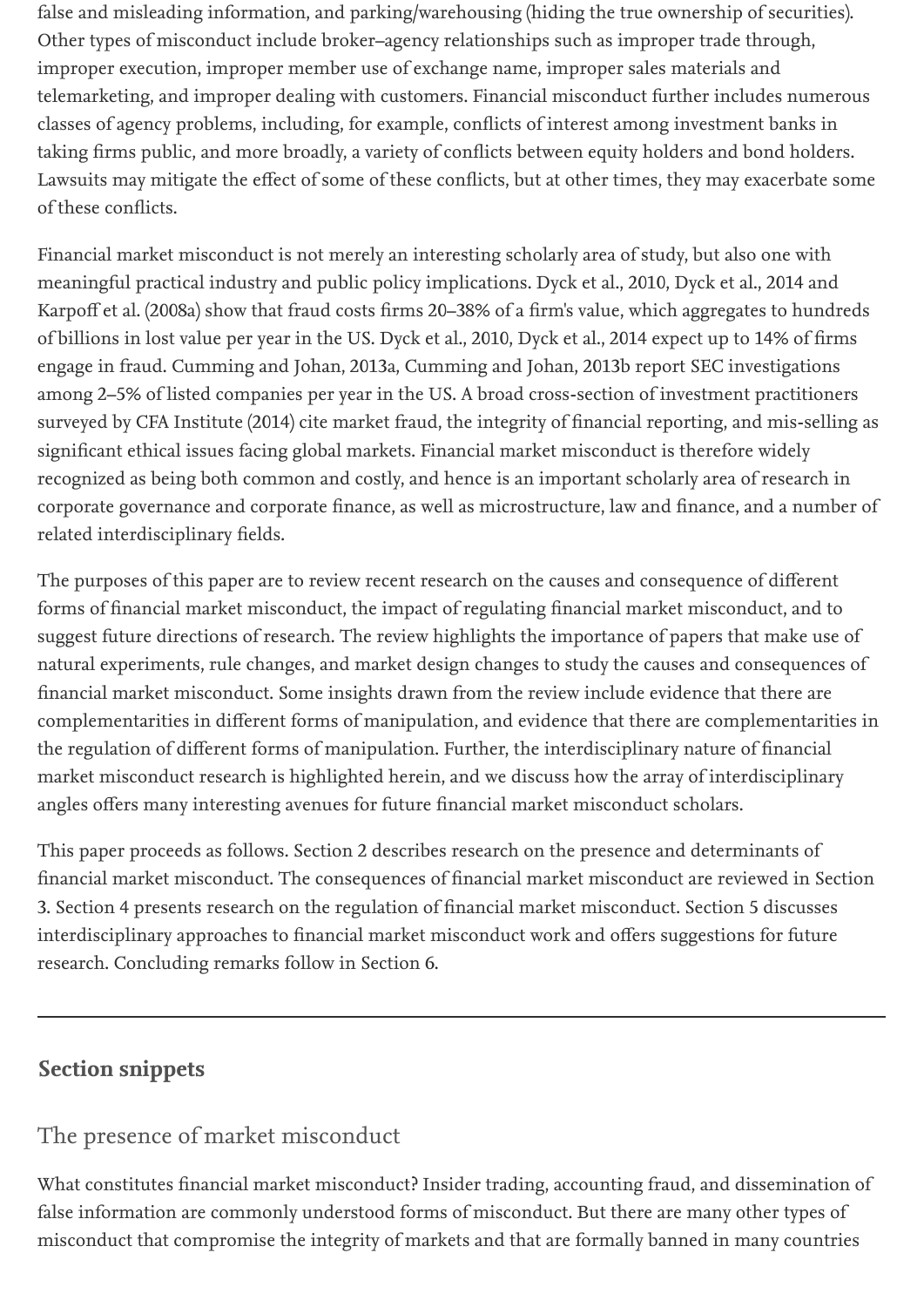and exchanges around the world (see Table 1, and Cumming et al., 2011). Authorities commonly use computer surveillance algorithms to search for this type of misconduct (Cumming and Johan, 2008).

It has…

# Consequences of financial market misconduct

Research on the consequences of financial market misconduct can be grouped into four types of papers. These papers are summarized in Table 4. First, there are papers that examine the managerial consequences to financial market misconduct. Karpoff et al. (2008a) show that, among individuals identified as responsible for financial misrepresentation in the US, 93% lose their jobs, 28% face criminal penalties, and jail sentences average 4.3 years. Bereskin et al. (2014) show that there is a greater …

# Regulation of insider trading

Regulations banning insider trading were adopted in many countries around the world from the 1960s through the 1990s, but they appear to have been ineffective. Early evidence from Seyhun (1992) shows that US regulations pertaining to insider trading had no impact on insider trading activities and profits, but enforcement activities were effective in reducing insider trading activities (see Table 5). In Garfinkel (1997), the 1988 Insider Trading and Securities Fraud Enforcement Act (ITSFEA) in…

# Future directions

Research on financial market misconduct is a growth area of research. Fig. 1 clearly shows that research on "financial market misconduct" (and corporate fraud and insider trading) has grown at roughly double the pace as that on corporate finance in general from 2000 to 2015. Similarly, research on "financial market manipulation" has at almost double the past as research on "market manipulation" in general. A strong divergence in these research streams is notable since the global financial…

# Conclusions

This paper reviewed recent research on the causes and consequence of different forms of financial market misconduct. We also examined the impact of regulating financial market misconduct. We provided data from Google Scholar that clearly show that financial market misconduct and fraud have been growth areas of research, particularly since the financial market crisis. Despite the massive growth in research in this area, we highlighted a large number of gaps in the literature and directions for…

# References (88)

### A. Agrawal et al.

Insider trading before [accounting](https://www.sciencedirect.com/science/article/pii/S0929119915000802) scandals J. Corp. Financ. (2015)

### J. Aharony et al.

[Corporate](https://www.sciencedirect.com/science/article/pii/S0929119915000838) litigation and executive turnover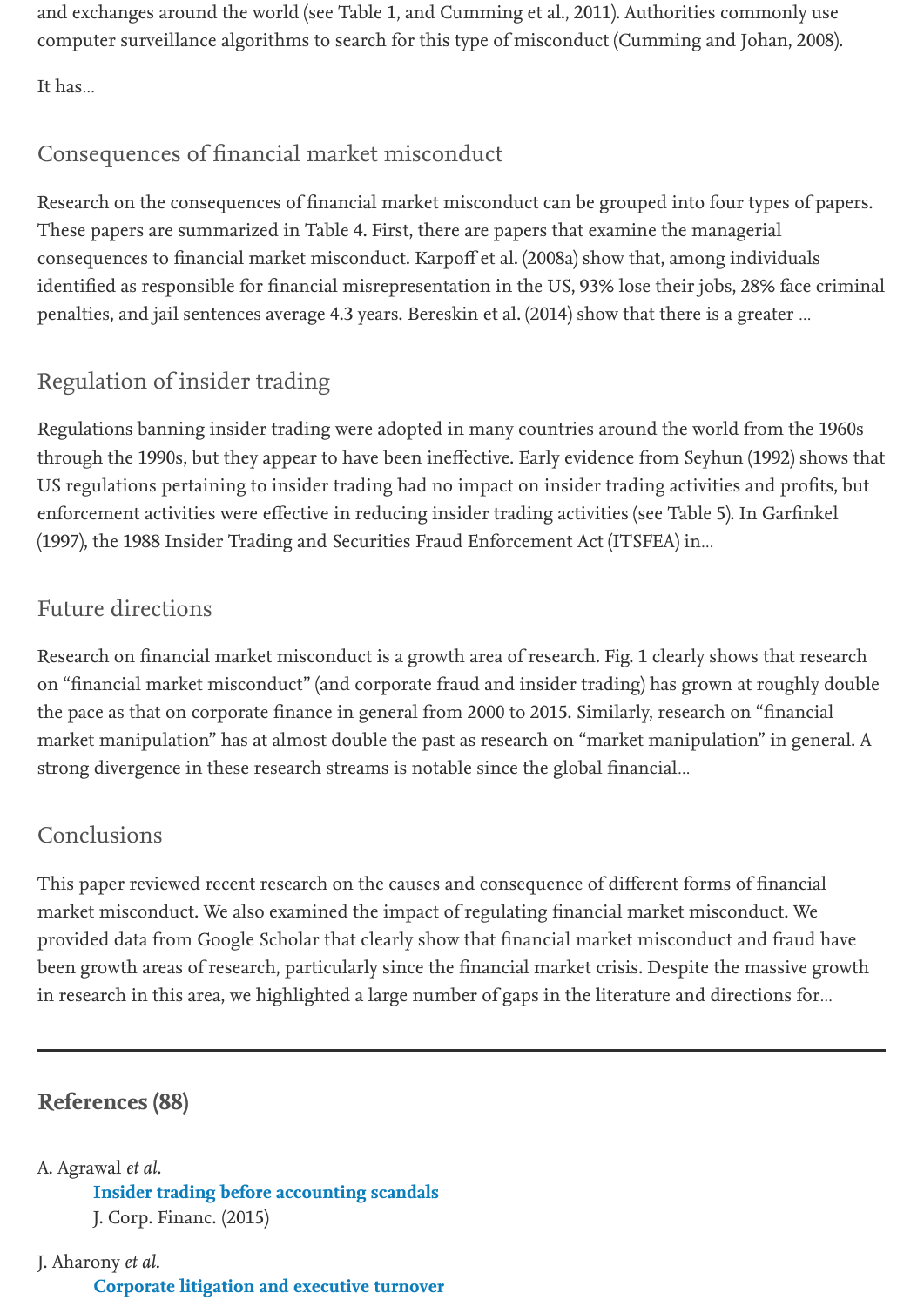J. Corp. Financ. (2015)

#### M. Aitken et al.

# High frequency trading and end-of-day [price dislocation](https://www.sciencedirect.com/science/article/pii/S0304405X00000714)

J. Bank. Financ. (2015)

#### M. Aitken et al.

Exchange trading rules, [surveillance, and](https://www.sciencedirect.com/science/article/pii/S0304405X04001850) insider trading J. Corp. Financ. (2015)

#### F. Allen et al.

Stock price manipulation, market microstructure and [asymmetric information](https://www.sciencedirect.com/science/article/pii/S0304405X08000287) Eur. Econ. Rev. (1992)

#### V. Atanasov et al.

Financial intermediaries in the midst [of market manipulation: Did](https://www.sciencedirect.com/science/article/pii/S0304405X09000786) they protect the fool or help the knave?

J. Corp. Financ. (2015)

#### G. Bernile et al.

Institutional trading during a wave of [corporate scnadals: 'Perfect Payday'?](https://www.sciencedirect.com/science/article/pii/S1386418104000217) J. Corp. Financ. (2015)

#### U. Bhattacharya et al.

Do they do it for the [money?](https://www.sciencedirect.com/science/article/pii/S0929119901000463) J. Corp. Financ. (2012)

#### N. Burns et al.

The impact of performance-based [compensation on misreporting](https://www.sciencedirect.com/science/article/pii/S0929119996000090) J. Financ. Econ. (2006)

#### J. Chen et al.

Executive integrity, audit opinion, and fraud [in Chinese listed](https://www.sciencedirect.com/science/article/pii/S0304405X08000160) firms Emerg. Mark. Rev. (2013)

View more references

### Cited by (78)

Do foreign investors deter [corporate](https://www.sciencedirect.com/science/article/pii/S1062976922000102) fraud? Evidence from China

2022, Quarterly Review of Economics and Finance

Show abstract  $\vee$ 

#### Does corrupt practice [increase](https://www.sciencedirect.com/science/article/pii/S0929119922000347) the implied cost of equity?

2022, Journal of Corporate Finance

Show abstract  $\vee$ 

### Fiduciary duty or loyalty? Evidence from co-opted boards and corporate [misconduct](https://www.sciencedirect.com/science/article/pii/S0929119921001887)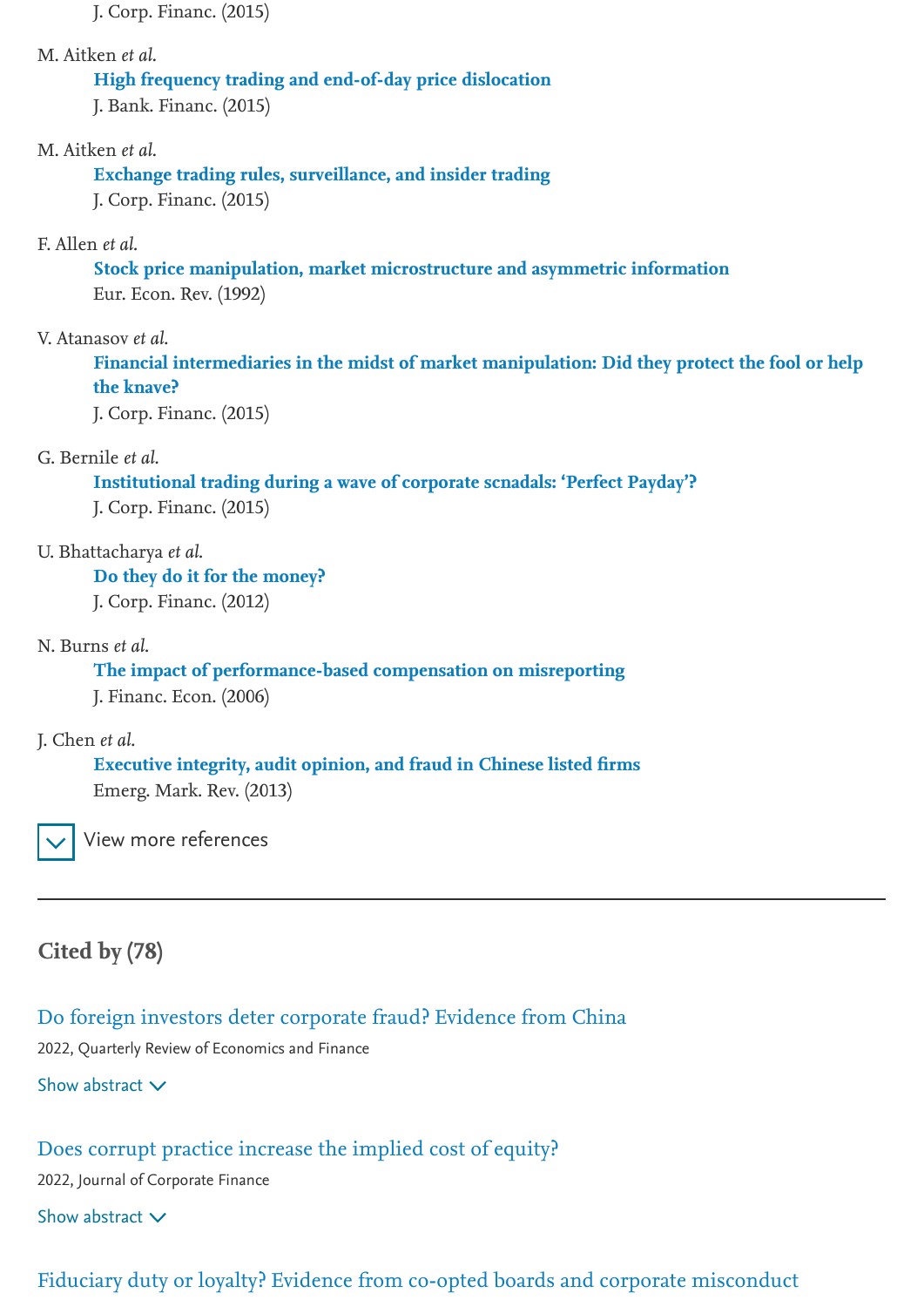2021, Journal of Corporate Finance

Show abstract  $\vee$ 

#### Industry [informational](https://www.sciencedirect.com/science/article/pii/S0929119921001450) interactions and corporate fraud

2021, Journal of Corporate Finance

Show abstract  $\vee$ 

### Liquidity, informed trading, and a market [surveillance](https://www.sciencedirect.com/science/article/pii/S0927538X21000743) system: Evidence from the Vietnamese stock market

2021, Pacific Basin Finance Journal

Show abstract  $\vee$ 

### Does securities enforcement improve disclosure quality? An [examination of Chinese listed](https://www.sciencedirect.com/science/article/pii/S0929119920303217) companies' restatement activities

2021, Journal of Corporate Finance

Show abstract  $\vee$ 



View all citing [articles](https://www.scopus.com/scopus/inward/citedby.url?partnerID=10&rel=3.0.0&eid=2-s2.0-84949108896&md5=8d3ece8ba0683c23f0e97c854e11d078) on Scopus

# Recommended articles (6)

Research article

The public corporation as an [intermediary](https://www.sciencedirect.com/science/article/pii/S0929119915000887) between "Main Street" and "Wall Street"

Journal of Corporate Finance, Volume 34, 2015, pp. 64-82

Show abstract  $\vee$ 

Research article

Corporate [philanthropy](https://www.sciencedirect.com/science/article/pii/S1059056019305933) and corporate misconduct: Evidence from China

International Review of Economics & Finance, Volume 65, 2020, pp. 17-31

Show abstract  $\vee$ 

Research article

[Opportunism](https://www.sciencedirect.com/science/article/pii/S0304405X17302349) as a firm and managerial trait: Predicting insider trading profits and misconduct

Journal of Financial Economics, Volume 126, Issue 3, 2017, pp. 490-515

Show abstract  $\vee$ 

Research article